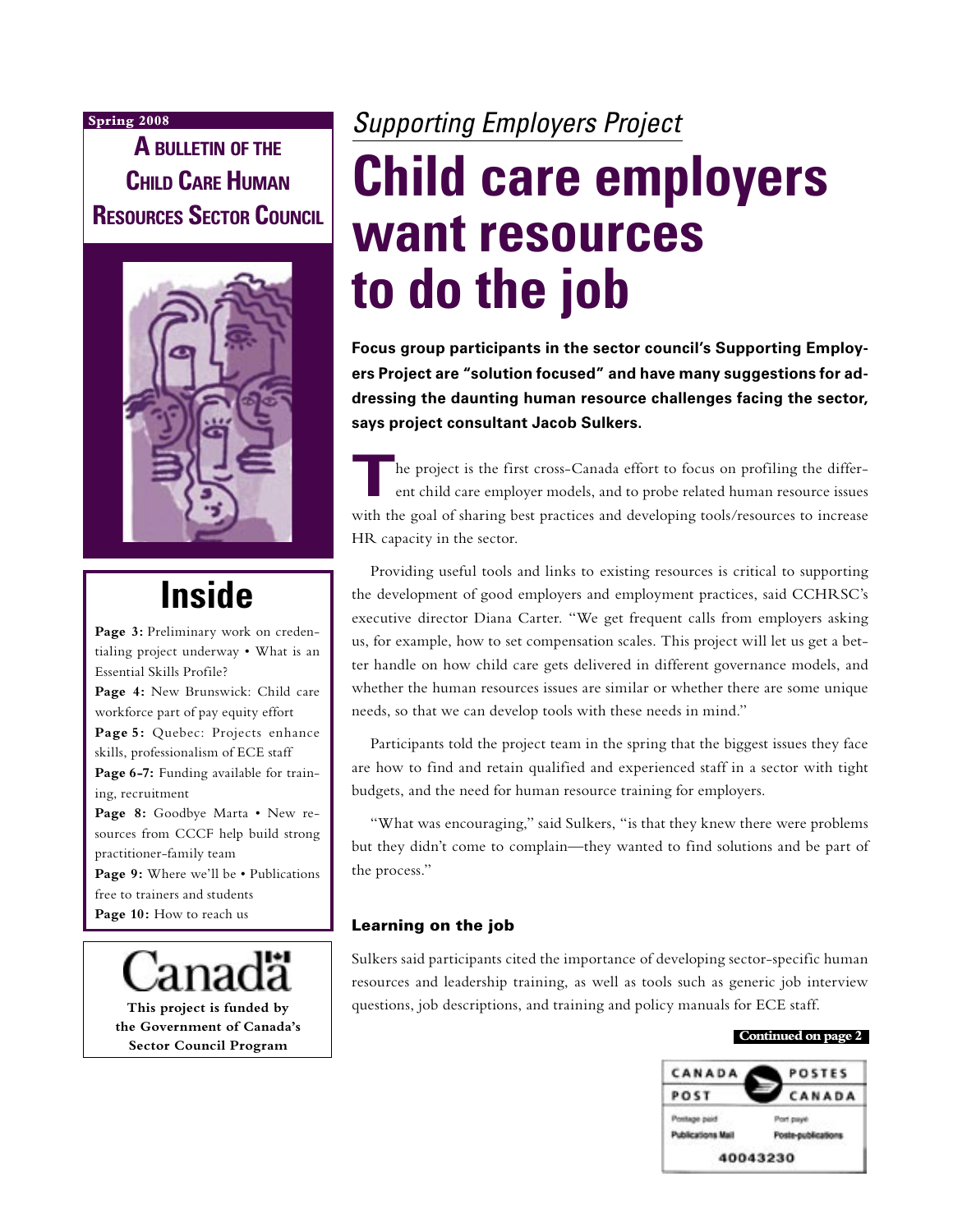## **Child care employers want resources to do the job**

#### **Continued from page 1**

 "The majority of employers start as frontline workers and get promoted to higher levels until they become directors," said Sulkers. "They don't necessarily have human resources training, they wear many hats, and for the most part they have to learn as they go."

Public education campaigns were also on the list of focus group priorities. Participants felt that promotion of the sector would help to increase recognition, and make more people consider ECE as a career.

As well, the focus groups emphasized finding ways to provide ongoing staff training since employers sometimes have little choice but to hire people whose experience and training are not at the desired level. Creating a supportive and collegial working environment for frontline staff was also a priority since salaries in the sector tend to be low.

Two sets of focus groups have been conducted for the project. The first was comprised of representatives from child care organizations, labour organizations, government agencies and training institutions and the sessions were held in Halifax, Montreal, Toronto, and Vancouver. The second set

involved child care employers who were directors or owner operators from a variety of governance models. Sessions were held in every province and territory.

A cross-Canada survey of 1,000 employers is also part of the project and will provide a profile of the different types of employers in the sector as well as statistical data on the issues and key areas of interest in terms of resource and tool development. In addition, a series of profiles of various employers are being developed to explore different governance models and document common issues and innovative HR practices.

The project could have a wide-ranging impact on the sector, said Darcelle Cottons, co-chair of the project steering committee and director of UBC Child Care Services. "In the biggest picture, it is part of infrastructure building, and in its best form it could influence training and better management. It's been a neglected part of the sector."

Highlights from the survey and focus groups and a set employer profiles will be released this summer. The overall project findings are expected to be finalized and made public at the beginning of 2009.

**The project could have a wide-ranging impact on the sector, said Darcelle Cottons, co-chair of the project steering committee and director of UBC Child Care Services. "In the biggest picture, it is part of infrastructure building, and in its best form it could influence training and better management. It's been a neglected part of the sector."**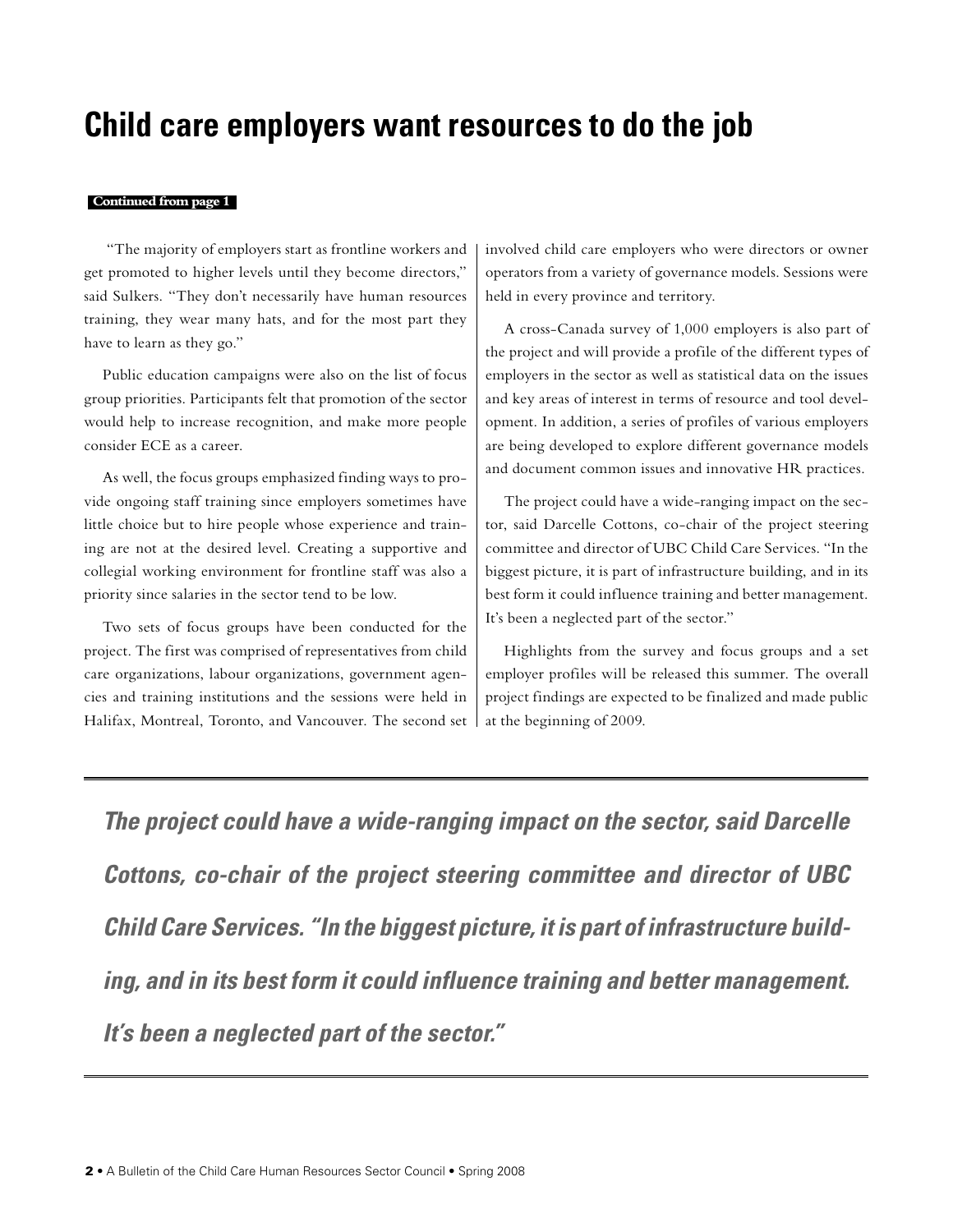# **Preliminary work on credentialing project underway**

**A new sector council project, Pathways to Credentialing, represents an important first step to improving workforce mobility in the sector — a critical factor in the retention of skilled early childhood educators (ECEs).**

**TI**n addition to giving credentialing stakeholders an opportunity to come together and develop common resources, [the project] will provide ECEs with the information and tools they need to successfully achieve credential recognition in another province or territory," says Mary Goss-Prowse, a member of the project steering committee and Registrar of Certification at the Association of Early Childhood Educators, Newfoundland and Labrador.

Practices for certifying or registering ECEs vary across Canada, and some jurisdictions have no formal process. Without tools that show how a credential achieved in one area relates to those in another, assessment is often done on a case-by-case basis, taking up the time and resources of officials, individuals and potential employers.

As the assessment process unfolds, many ECEs find themselves working at a lower level of pay within the sector. Others seek work outside the sector, contributing to workforce shortages and retention challenges.

The project will fully document the practices for certification/registration processes used in all jurisdictions, leading to the creation of a Guide to ECE Credentialing in Canada.

The Occupational Standards for Practitioners (CCCF, 2003) will be used as the framework for reviewing the various assessment processes and will help identify their similarities and

differences. An Essential Skills Profile (ESP) and Occupational Language Assessment (OLA) will also be developed to explore existing processes. Together, the credentialing guide, ESP, and OLA will form a tool kit that can be used for exploring certification in Canada and skills development.

Work has already begun on the development of the Essential Skills Profile. Once it is complete in June 2008, a consultant will be engaged to begin analyzing certification/registration processes across Canada.

## **What is an Essential Skills Profile?**

**E**ssential Skills are **enabling skills** that help people perform the tasks required by their occupation. They provide people with a foundation to learn other skills and enhance people's ability to adapt to change. There are nine essential skills: writing; reading text; document use; oral communication; working with others; thinking skills; computer use; and continuous learning.

An Essential Skills Profile describes how each of the nine essential skills are used by workers in a particular occupation. For each essential skill, a profile generally contains:

- Complexity ratings that indicate the level of difficulty of the tasks related to the skill.
- Examples that illustrate how that skill is used in the occupation.
- A standardized description of how that skill is used to allow comparisons between occupations.

It is important to note that essential skills are not the technical skills required by a particular occupation. Instead they apply to all occupations. For example, writing skills are required in a broad range of occupations, but the complexity and frequency of the writing varies. While some workers fill out simple forms, others may write complex reports.

An Essential Skills Profile serves as a companion to Occupational Standards. The profile can be used in variety of ways, from exploring the skill level required for a given occupation to providing real life examples in curricula or deciding what job skills to seek when recruiting. Profiles for both the Early Childhood Educator and Child Care Administrator roles will be available in late 2008.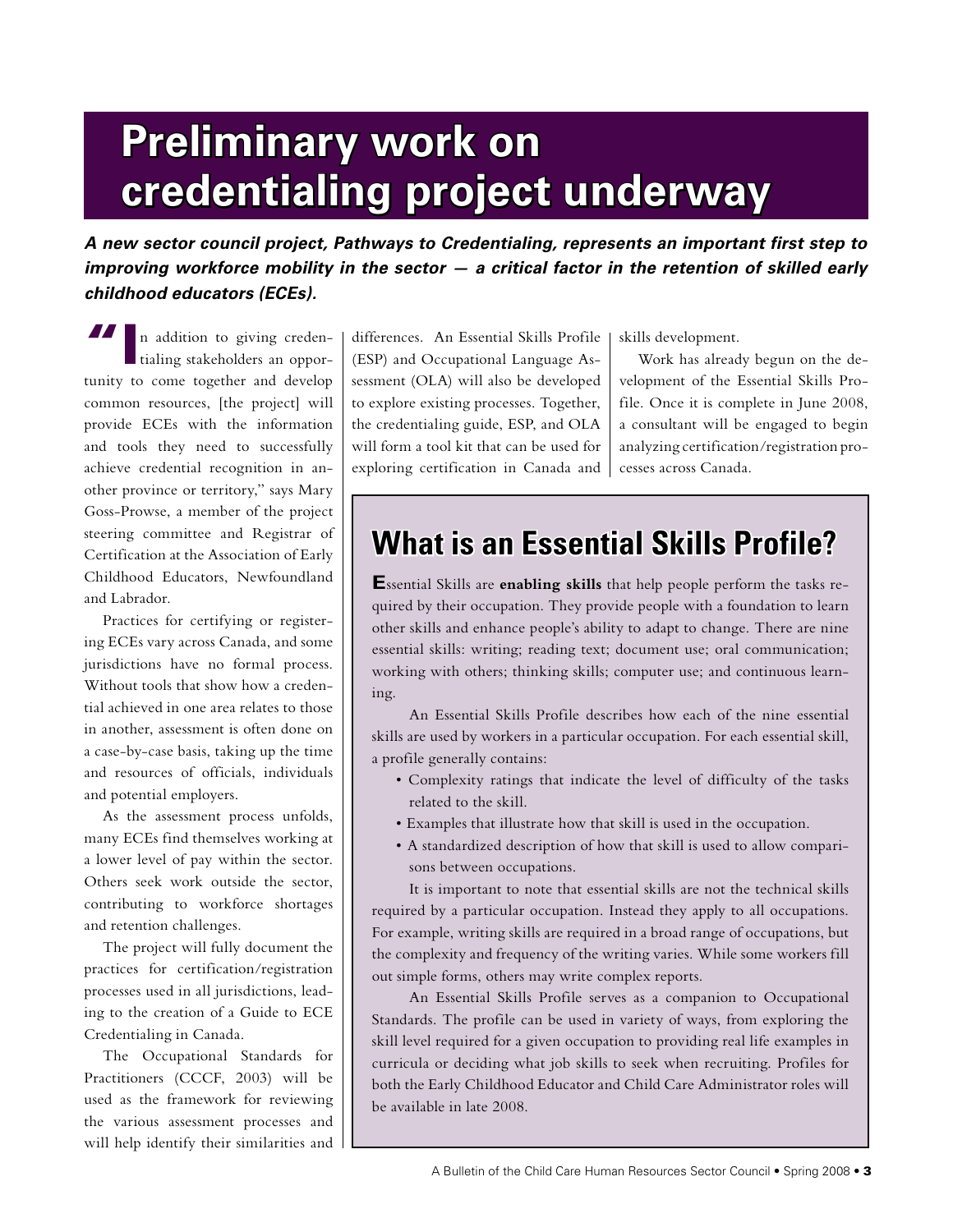

## New Brunswick **Child care workforce part of pay equity effort**

**New Brunswick is conducting an extensive job evaluation process in the child care sector, one of three female-dominated sectors being targeted as part of the province's new pay equity initiative.**

**C**hild care, home support and transition house workers are seen as "perhaps most affected by perceived issues of pay inequity," said Cindy Lanteigne, Director of the government's Wage Gap Reduction Initiative.

Regional information meetings have already been held with child care employers and staff to explain the process

The job evaluation initiative is part of a broader government plan to bring about pay equity and address the underemployment of women in the province. The government has also said it must set an example by taking steps to become a model employer. (It provides wage enhancements to child care and home support workers, and pays the salaries of transition house workers and support workers providing care to children with special needs.)

#### Sector involvement key

Joint steering and job evaluation committees for the child care sector have already been established with represen-

**The job evaluation initiative is part of a broader government plan to bring about pay equity and address the underemployment of women in the province. The government has also said it must set an example by taking steps to become a model employer.**

and timelines, and the response has been positive, said program manager Anne Soles.

"The [staff] are excited. The main reason they came is they feel they are being undervalued—they are not getting paid appropriately."

tation from government, employers and the workforce. The committees' membership also reflects non-profit and for-profit services, and the province's regions and two official languages.

"It is a transparent process and having the industry involved is important," said Soles. "They are the experts."

A detailed questionnaire is being developed for child care staff on various aspects of their jobs: education, qualifications, responsibility, effort and working conditions. The responses will be analyzed and will form the basis for job descriptions with assigned point values to tasks. The initiative is restricted to child care centres and home-based child care services that are government-approved.

The jobs included in the evaluation process are primary child care staff and supervisors who spend at least 75% of their time working directly with children, and support workers for children with special needs.

Since occupations in child care are female-dominated, male-dominated jobs outside of the sector will have to be chosen for comparators to determine if there is any pay inequity. The entire process will be completed in early 2009, and the government will then have to decide how to proceed if pay inequity is found.

For more information visit: http:// www.gnb.ca, keyword: Wage Gap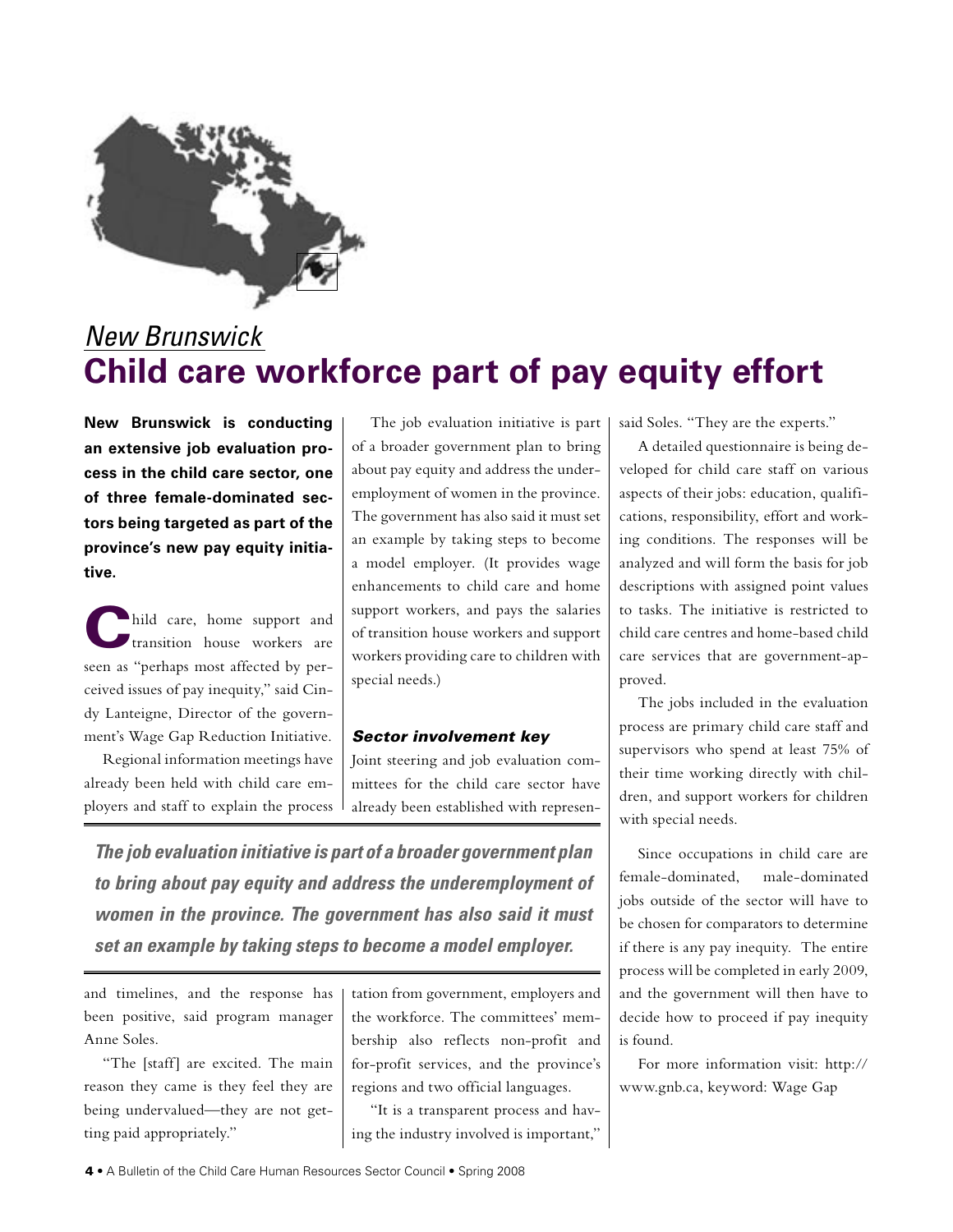

## Quebec **Projects enhance skills, professionalism of ECE staff**

**The organization representing Quebec's child care centres, L'Association québécoise des centres de la petite enfance (AQCPE), has embarked on two major campaigns to improve quality in programming and enhance the skills and professionalism of those who work in the sector.**

#### The Brio project

Brio is an ambitious professional development campaign aimed at the province's 40,000 program managers, early childhood educators and family child care providers, and the 7,000 parents who sit on administrative councils of les centres de la petite enfance (CPEs).

AQPCE launched Brio in response to two major studies on quality in the sector and the ministère de la Famille et des Ainés' revised early childhood education program. The revised version updates the approach and objectives of Quebec's child care program with respect to the changing socio-economic realities of families, the increased role child care plays in socialization, and new knowledge about child development.

 "We wanted to support ownership for the ministry's revised program," said Geneviève Issalys, Coordonnatrice Innovation, recherche et développement et soutien à la formation. "But we also wanted to do more than a oneday orientation because this is a good opportunity to give some higher level training and improve skills in applying the program."

Launched in the fall of 2007, the project has already reached more than 4,000 people who work in the sector. "People have told us that they appreciate the uniform content and the approach of the training and allowing them to learn about the new program collectively," said Issalys.

 "We are using a participatory style of education for the workshops and integrating reflection on practice—'What is it that I do in my practice?'—so that we can start from the staff's experience and validate their role in the environment of early childhood education and care."

Parent administrators are also part of the training because "they make decisions for the organization and we want to sensitize them to their management role, the educational mission of the CPEs, and how to make decisions within the context of this mission."

The Brio project, which will continue until 2012, is expected to improve skills and lead to a more cohesive approach to the early childhood education and care program offered by Quebec's child care centres and family child care settings.

#### The Odyssée project

The second project, Odyssée, seeks to improve the quality of ECEC practices. It is looking at best practices in four areas: educational approach with children; guiding and supporting parents; managing and implementing collective projects; and partnerships and links in the community.

A 14-member team, deployed in 12 regions, is meeting with the CPEs to identify which best practices have worked well for them in these four areas. From there, the information is analyzed by a research team, compiled, and disseminated to staff in centre-based and family child care settings.

The project is a way of recognizing and supporting early childhood educators in their roles as professionals, said Issalys. "Directors and teachers have their mandatory training that prepares them for work, but they gradually become professionals when they work and apply theory to practice on the floor. We guide them in this professional development process by getting them to share their practices and reflect on them."

Like the Brio project, Odyssée's overarching goal is to improve the quality of the early childhood education and care in Quebec. The project should be completed by the end of 2009 and will culminate in an important conference.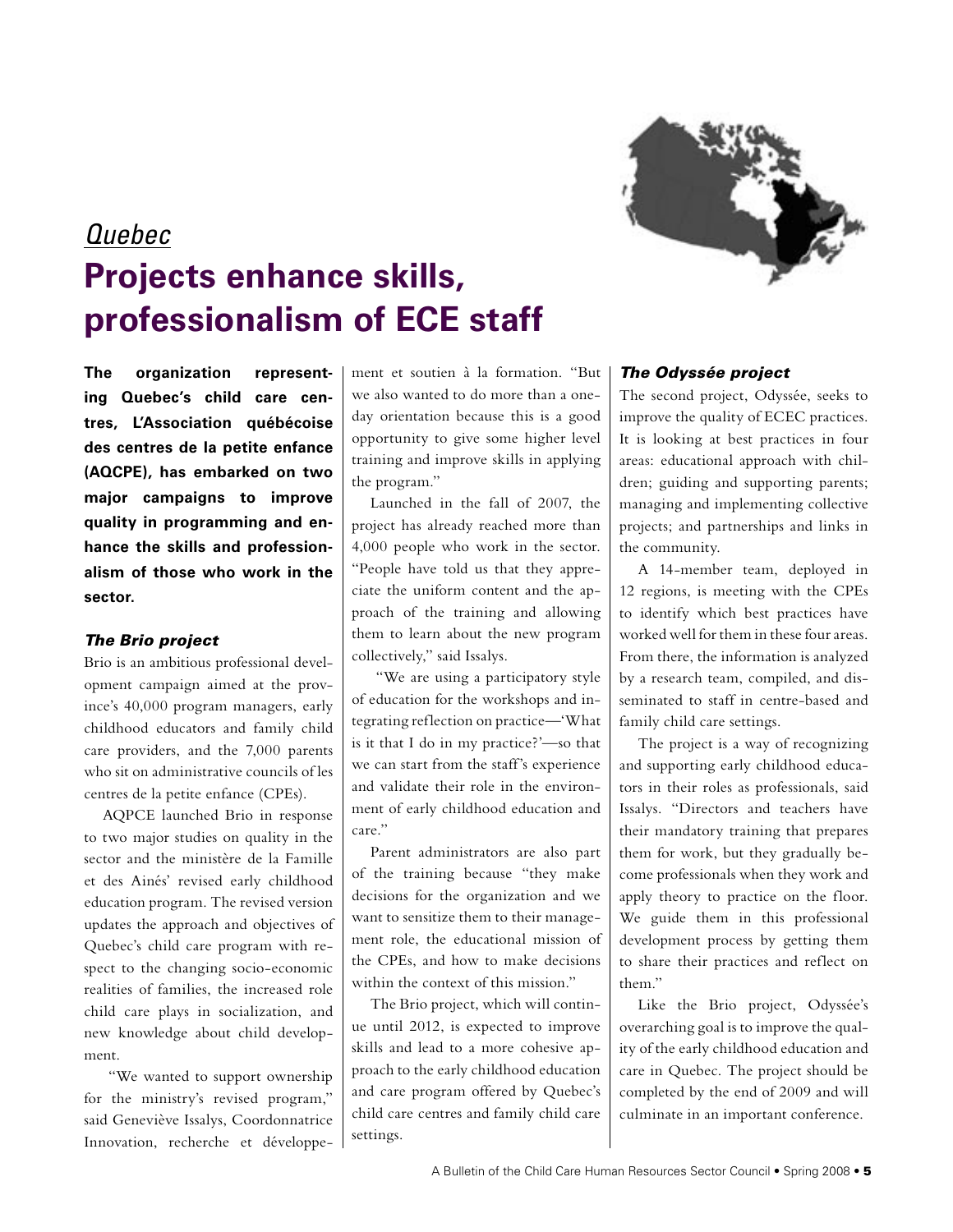## **Funding available for training, recruitment**

**It's no secret that there are pressing workforce shortages facing Canada's child care sector. Neither is the importance of having trained of early childhood educators to deliver quality services. In recognition of these needs, a number of government** 



### Alberta - Ministry of Children's Services

**T**he *Child Care Bursary for Leaders in the Child Care Community* is a three-year program designed to off-set educational costs for staff aspiring to leadership roles in the sector. In addition to funds for tuition and books, a travel amount of up to \$500 is available to applicants living over 100 kilometres away from the institution they attend. The maximum disbursement per bursary is \$10,000. The program runs until 2010.

The *Staff Attraction Incentive* is being offered to recruit back trained child care professionals who have been out of the field for at least six months. A commitment to working in a pre-accredited or accredited child care program for two years is required. Eligible child care programs will receive up to \$5,000 over the two-year period, to be transferred to the employee at the end of each year. A 12% benefit contribution is also made to the child care program to off-set the cost of mandatory employer contributions.

For more information: http://child.alberta. ca/home/704.cfm

**funded initiatives are underway. Details differ, but the goals are similar: to address the sector's recruitment and training challenges. A brief look at some of these initiatives below…**



## Manitoba - Manitoba Child Care Program (MCCP)

**T***uition Support Program:* An *Early Childhood Education Tuition Support Conditional Grant* of up to \$4,000 is available to full-time ECE college students to assist with tuition costs. Applicants must agree to work in Manitoba's licensed child care system for a minimum of two years after graduation or repay the grant.

*Replacement Grant*: The *Staff Replacement Grant* is available to cover substitute costs so that child care assistants may attend ECE college workplace training. Workplace students who typically go to school two days a week and work three days a week are able to continue to receive their full salary while they train.

*Training Grant*: An annual \$250 *training grant* is available to all child care assistants working in non-profit child care centres or family child care providers. The grant assists with the cost of taking ECE courses at recognized post-secondary institutions.

*Recruitment Incentive Program*: A *Recruitment Incentive Grant* of up to \$3,000 is available for eligible ECE IIs or IIIs returning to employment in a non-profit child care centre after an absence from the licensed system of at least two years. The individual must meet current qualification requirements and agree to work in the Manitoba licensed child care system for a minimum of two years or repay the grant.

For more information: In Manitoba, contact your local child care coordinator. General inquiries can be directed to: Child Care Information Services at cdcinfo@gov.mb.ca or (204) 945-0776.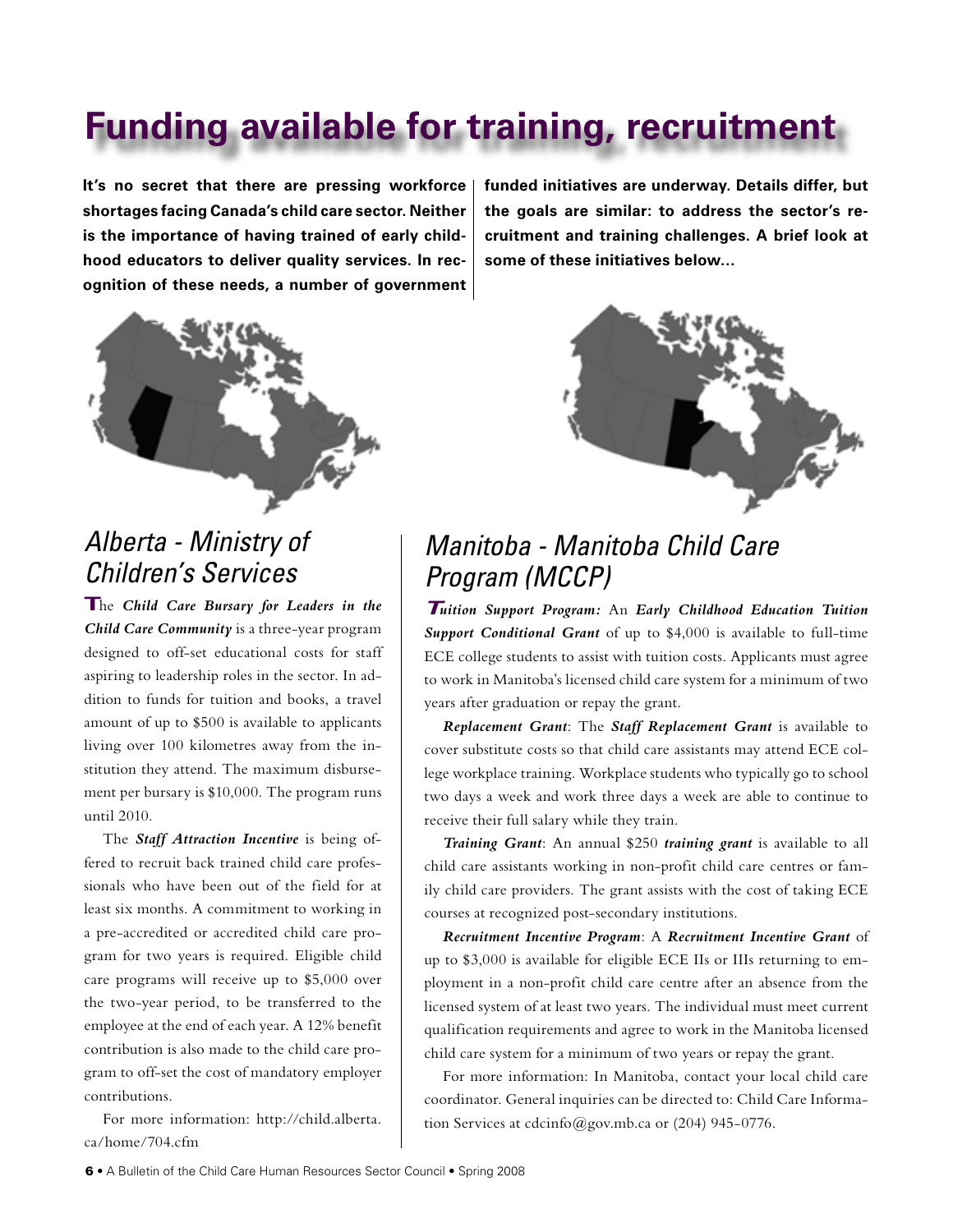

## British Columbia - Ministry of Child and Family Development

**T**he **ECE Incentive Grant Program** is designed to encourage licensed ECEs who have not worked in the field for at least two years to return to the sector. A maximum of 100 full time applicants will receive the grant of \$2,500 annually for 2 years. Payment is issued directly to the applicant upon completion of their first and second year as an ECE in a licensed child care facility. Grants will be awarded after June 30, 2008. The two years of consecutive employment must start before then.

For more information: http://www. mcf.gov.bc.ca/childcare/ece\_incentive/index.htm

MCFD has also partnered with the Ministry of Advanced Education (AVED) to implement the *British Columbia Early Childhood Educator Loan Assistance Program.*

Under this program, recent ECE graduates may be eligible for up to \$2,500 to assist in the repayment of their BC student loan. Applicants must be from an approved training institution. The final year of study must be between January 1, 2007 and December 31, 2008.

For more information: http://www. aved.gov.bc.ca/studentaidbc/repay/repaymentassistance/loanassistance\_ece. htm

## Newfoundland and Labrador – Department of Health and Community Services

**T**he *Early Learning and Child Care Supplement* provides up to \$6,600 to eligible ECEs. The ELCC supplement is paid quarterly, directly to the applicant. To qualify, the ECE must have a current Level I – Level IV Child Care Services Certification and work directly with children in a regulated child care setting.

The *Early Childhood Education Bursary Program* is designed to improve recruitment and retention of qualified ECEs by reducing student debt. To qualify, candidates must graduate from



a recognized 2-year ECE program, obtain permanent part or full time work after graduation, and agree to provide two years of service as an ECE to the Province of Newfoundland and Labrador. In return, the province provides a \$5,000 bursary to assist in paying off student debt. For more information: http://www.edu.gov.nf.ca/studentaidsystem/grants.htm#ece



*Committee members and provincial stakeholders celebrate the launch of the report.*

### **Report examines recruitment and retention in Newfoundland and Labrador**

**R**eleased this April, the *Report of the Industrial Adjustment Services Advisory Committee on Child Care Workforce Recruitment and Retention Issues - Strategic Directions* contains a detailed supply and demand analysis and features recommendations around: recruitment and positive messaging; training and professional development; wages, benefits, and working conditions; and departmental collaboration.

The sector council's executive committee was pleased to be on hand for the release and enjoyed meeting with members of the committee. The report can be accessed at: www.aecenl.ca.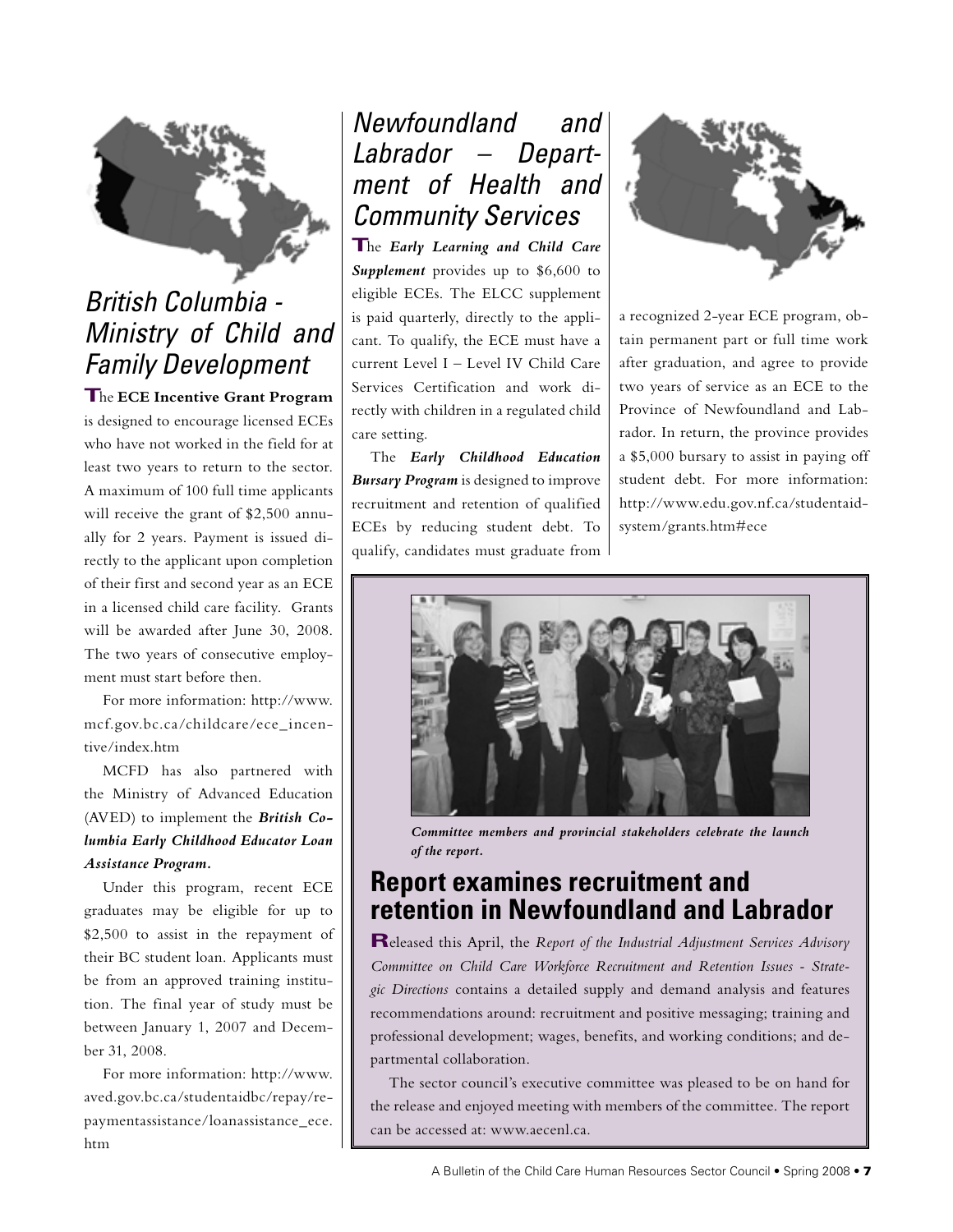Goodbye  $M$ arta...



*Marta receives the Saskatchewan Centennial Medal for outstanding personal achievement and professional contribution to the child care field (2005).*

**This year the sector council bids a fond farewell to Marta Juorio. Marta has been with the council since the beginning, representing the Child Care Advocacy Association of Canada. Drawing on close to 20 years experience as executive director of the YWCA Child Development Centre in Saskatoon, Marta played a key role in many projects, including the development of the Occupational** 

**Standards for Child Care Administrators (2006). Marta also drew on four terms on the Advisory Committee for the Saskatchewan Institute of Applied Science and Technology's ECE program in her role as co-chair of the Training Strategy Project (2007). A knowledgeable and dedicated board member, Marta's insight and positive spirit will be missed.**

### **New resources from CCCF help build strong practitioner-family team**

**T**he Canadian Child Care Federation (CCCF) recently launched the first part of a new set of user-friendly accessible tools designed to support partnerships between praactitioners and parents in order to enhance young children's social development. The materials focus on working with families to help children learn positive behaviour and strengthen their communication (language and literacy) skills.

Research shows that strong child care practitioner-family partnerships benefit children's social well-being. In fact, practitioner-family relationships are a key element of quality as identified in the CCCF's National Statement of Quality Early Learning and Child Care. Yet building these partnerships isn't always easy. Miscommunication, diversity of experience and differing expectations are all factors that hinder successful partnerships.

Articles, resource sheets, and other materials are available free of charge to all CCCF members. The materials can be used as information or as the foundation for workshops on building a strong practitioner-family team. Watch for more details in the Spring 2008 issue of *Interaction* or on the CCCF web site: www.qualitychildcarecanada.ca.

#### **Publisher:**

**Child Care Human Resources Sector Council 151 Slater, Suite 714 Ottawa, ON, K1P 5H3**

**Editors: Bozica Costigliola, Samantha Peek**

**Design: JPP Communications**

**Translator: Jocelyne Tougas**

**Printed by union labour at Impart Litho**

**Legal Deposit NLC—BNQ 2008**

**The opinions and interpretations in this publication are those of the Child Care Human Resources Sector Council and do not necessarily reflect those of the Government of Canada.**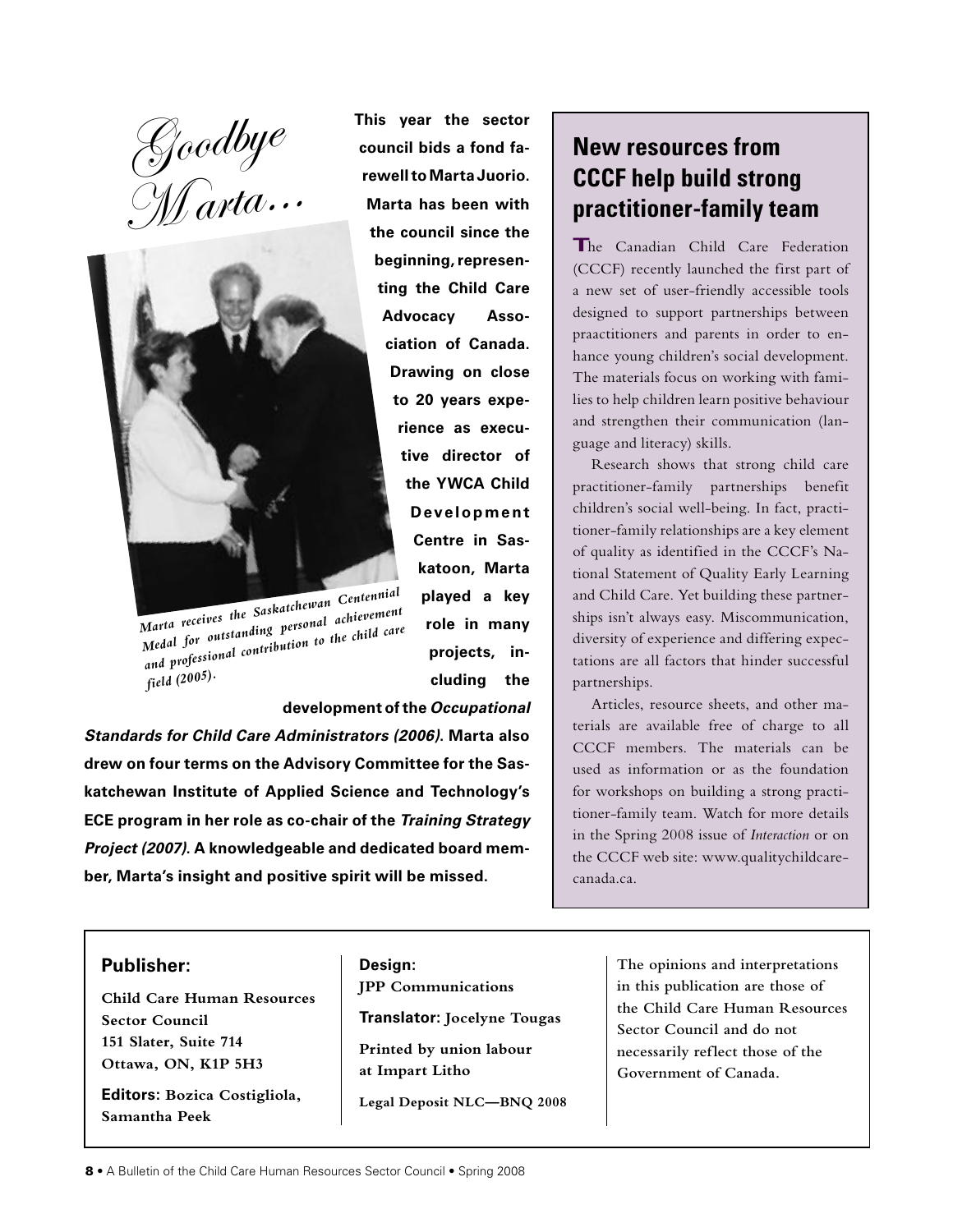## **Where we'll be**

Event: **Saskatchewan Early Childhood Association conference: "Good Education Cares – Good Care Educates"** What: **Workshop on the Occupational Standards for Child Care Administrators** When: **Friday, May 9th, 2008** Where: **Delta Regina, Regina,**  More information: **www.skearlychildhoodassociation.ca/**

Event: **Employing the Occupational Standards for Child Care Administrators Institute** What: **One-week institute offered by the University of Winnipeg** When: **May 12 – 16, 2008** Where: **Winnipeg, MB**

Event: **Early Childhood Educators of BC Conference "Between Two Seas: Bridging Children and Communities"** What: **Workshops on the Occupational Standards for Child Care Administrators** When: **May 30 - 31, 2008** Where: **Richmond, BC** More information: **www.ecebc.ca**

## **Publications free to trainers and students**

**CCHRSC is offering some of its publications to ECEC trainers who can use the material in post-secondary courses and programs. To obtain any of the publications listed below, email info@ccsc-cssge.ca with "Free Publications" as the subject line and be sure to mention how you will use the**  **publication, including the name of the course or program it will be used in. Each of the documents below can be viewed in the Research and Publications section of CCHRSC's web site (www.ccsc-cssge).**

| <b>Publication</b>                                                                                             | <b>Maximum # of copies available</b><br>per request |
|----------------------------------------------------------------------------------------------------------------|-----------------------------------------------------|
| <b>Working for Change: Executive Summary</b>                                                                   | 40                                                  |
| Working for Change: CD-Rom containing Main Report,<br><b>Executive Summary, Profiles and Literature Review</b> | 25                                                  |
| Career Promotions & Recruitment Strategy: Executive Summary                                                    | 25                                                  |
| Child Care Wages and a Quality Child Care System                                                               | 10                                                  |
| Bulletin, Winter 2008: People, Programs, and Practice: Training<br><b>Strategy Release</b>                     | 15                                                  |
| Bulletin, Spring 2007: Special Issue on Inclusion                                                              | 15                                                  |
| Bulletin, Fall 2006: Finding the Best Ways to Train Today and<br>Tomorrow's Workforce                          | 15                                                  |

**Copies of the full-length Training Strategy for the ECEC Sector are also available (one per person). All publications will be distributed on a first come first served basis.**